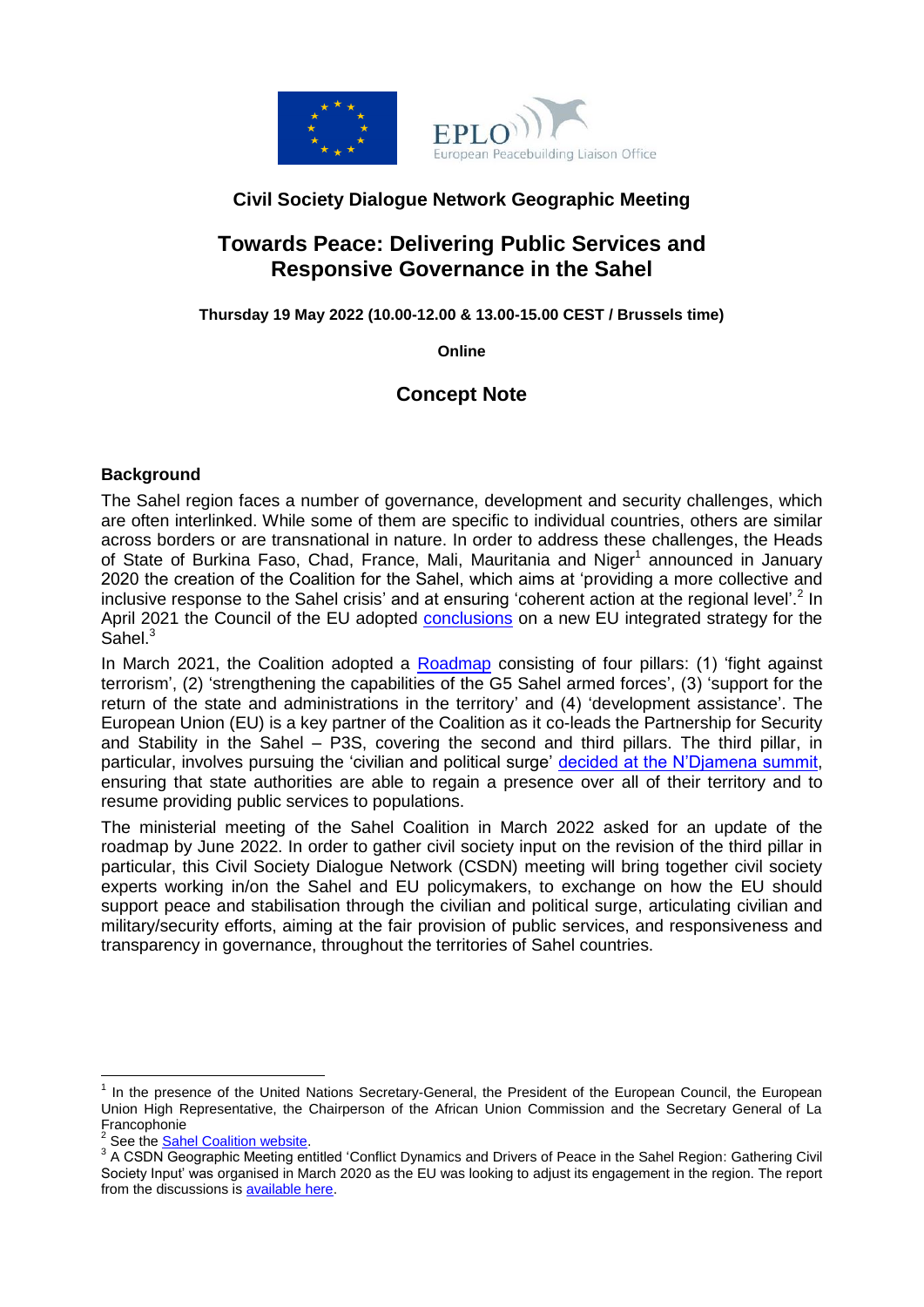#### **Objective**

The overall objective of the meeting will be to gather civil society recommendations on how the EU should contribute to peace and stabilisation in the Sahel by supporting improved access to, and delivery by state authorities of, public services; responsive, inclusive and transparent governance, including in relation to articulating civilian and military/security efforts; and building trust between state authorities and populations. This will include discussing, inter alia:

- What are the core components of any efforts to improve Sahel states authorities' ability to deliver public services, including security for populations, fairly throughout their territories, and how should the EU support these efforts in practice?
- How should the EU support and promote responsive, inclusive and transparent governance, and help build trust between state authorities and populations, throughout the Sahel?
- What are the key patterns of exclusion that must be addressed as part of the EU's efforts to support state authorities' presence and ability to deliver public services?
- What are some of the common and/or transnational trends relating to these issues? What are some of the country and local-level differences? What are examples of lessons learned and good/bad practices in addressing these issues?
- How should the EU support civil society organisations and local communities as part of its efforts to improve state responsiveness and accountability, and to improve the effectiveness of inclusive service delivery?
- How should the relationships (or absence thereof) between security interventions and the return of a state presence in territories be approached and/or sequenced? How should the EU support the protection of civilians and compliance with human rights and international humanitarian law (IHL)? What should be continued, stopped, or done differently?

The discussions will explicitly address considerations relating to gender equality, youth and the climate crisis for these issues.

#### **Participants**

The meeting will bring together around 30 participants, including 15-20 civil society experts and officials from the European External Action Service (EEAS), the European Commission (EC) and the office of the EU Special Representative for the Sahel.

#### **Format**

The meeting will take the form of a facilitated online round-table discussion under the Chatham House Rule.<sup>4</sup> It will last four hours in total. Participants will be split into small groups during some of the sessions. The meeting will be held via the online platform Zoom.

#### **Language**

The meeting will take place in French and English. Simultaneous interpretation from French to English and from English to French will be provided.

erarticipants are free to use the information received, but neither the identity nor the affiliation of the speaker(s), nor<br><sup>4</sup> Participants are free to use the information received, but neither the identity nor the affili that of any other participant, may be revealed (see: [https://www.chathamhouse.org/chatham-house-rule\)](https://www.chathamhouse.org/chatham-house-rule).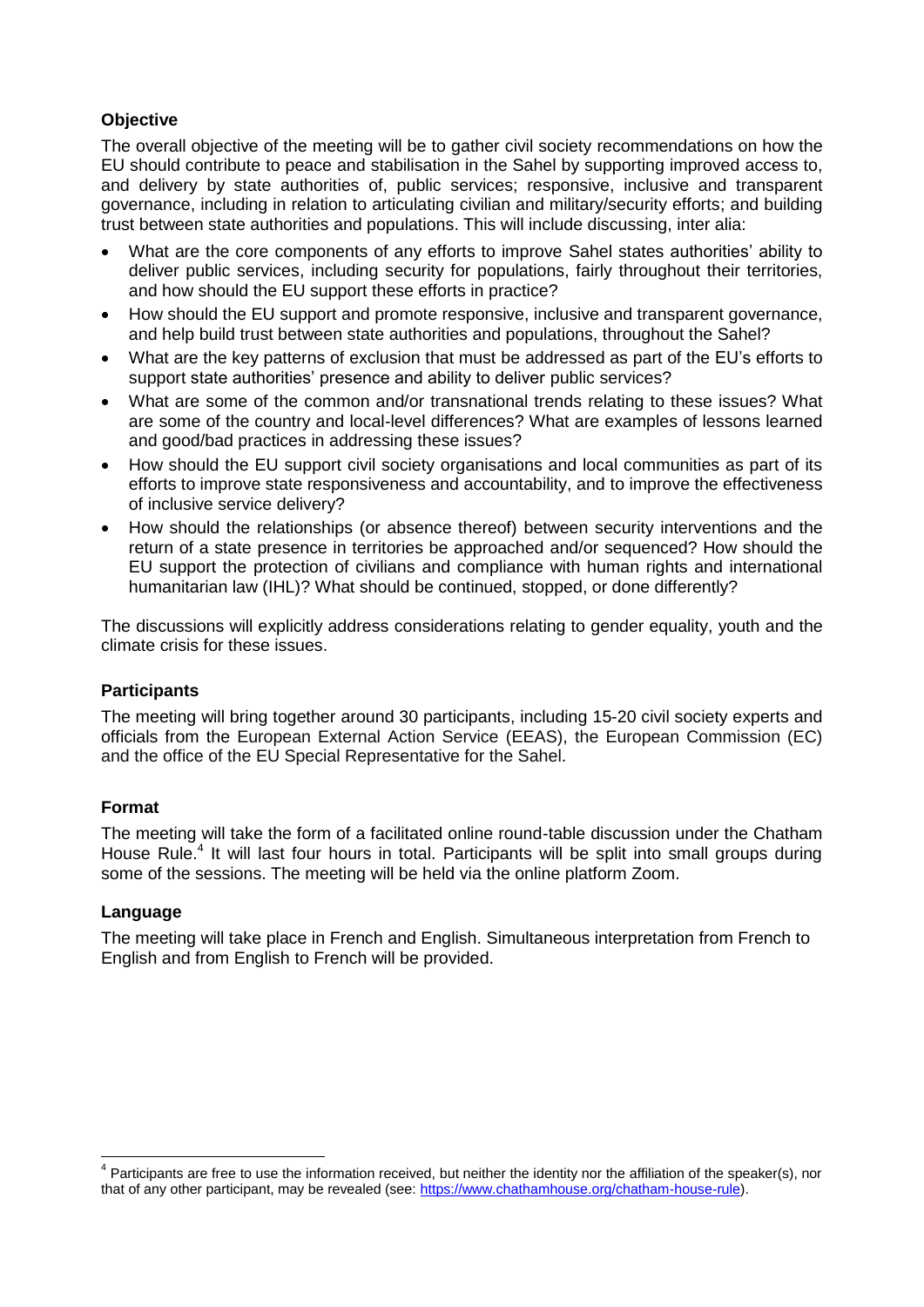# **Agenda**

| <b>Thursday 19 May</b>                |                                                                                                                                                                                                                                                                                                                                                                                                                                                   |
|---------------------------------------|---------------------------------------------------------------------------------------------------------------------------------------------------------------------------------------------------------------------------------------------------------------------------------------------------------------------------------------------------------------------------------------------------------------------------------------------------|
| 10.00 - 10.10 CEST<br>(Brussels time) | Welcome and introductory remarks<br>Sonya Reines-Djivanides, Executive Director (EPLO)<br>Guillaume Gallouin, Acting Coordinator, S.P3S, ISP (EEAS)<br>$\bullet$<br>Frederic Ceuppens, Sahel Coordinator, MD Afrique (EEAS)<br>$\bullet$                                                                                                                                                                                                          |
| 10.10 - 10.30 CEST                    | Tour de table                                                                                                                                                                                                                                                                                                                                                                                                                                     |
| $10.30 - 11.15$ CEST                  | Session 1: Supporting responsive public service delivery, including<br>security for populations, and inclusive governance in the Sahel (small<br>groups)                                                                                                                                                                                                                                                                                          |
|                                       | In small groups, participants will be invited to focus on how the EU should<br>support responsive public service delivery, including security for populations,<br>and inclusive and transparent governance, in the Sahel. The discussions will<br>centre on ensuring the return (or strengthening) of a state presence in<br>territories, where relevant in connection with security interventions articulating<br>civilian and military efforts. |
|                                       | The questions to be discussed may include:                                                                                                                                                                                                                                                                                                                                                                                                        |
|                                       | What should the EU do to help ensure that state authorities are perceived<br>positively as providers of basic services, including security, where<br>relevant in connection with security/military interventions? How should<br>current 'stabilisation' efforts be strengthened, further developed or                                                                                                                                             |
|                                       | changed?<br>What initiatives should the EU support to help build trust between<br>communities and authorities? How should the EU support increasing the<br>transparency of state institutions?                                                                                                                                                                                                                                                    |
|                                       | What should EU priorities be in supporting improved inclusive public<br>service delivery by Sahel state authorities throughout their territories?<br>Does this involve working with both formal and informal governance<br>structures? If yes, how?<br>How should the EU support making local and national governance<br>structures more inclusive and responsive throughout the Sahel?                                                           |
| 11.15 - 12.00 CEST                    | Session 2: Supporting responsive public service delivery, including<br>security for populations, and inclusive governance (plenary)                                                                                                                                                                                                                                                                                                               |
|                                       | In this plenary session, participants will be invited to present and to reflect on<br>the outcomes of the small group discussions, and to share possible additional<br>recommendations for the EU on the issues discussed.                                                                                                                                                                                                                        |
| 12.00 - 13.00 CEST                    | <b>Break</b>                                                                                                                                                                                                                                                                                                                                                                                                                                      |